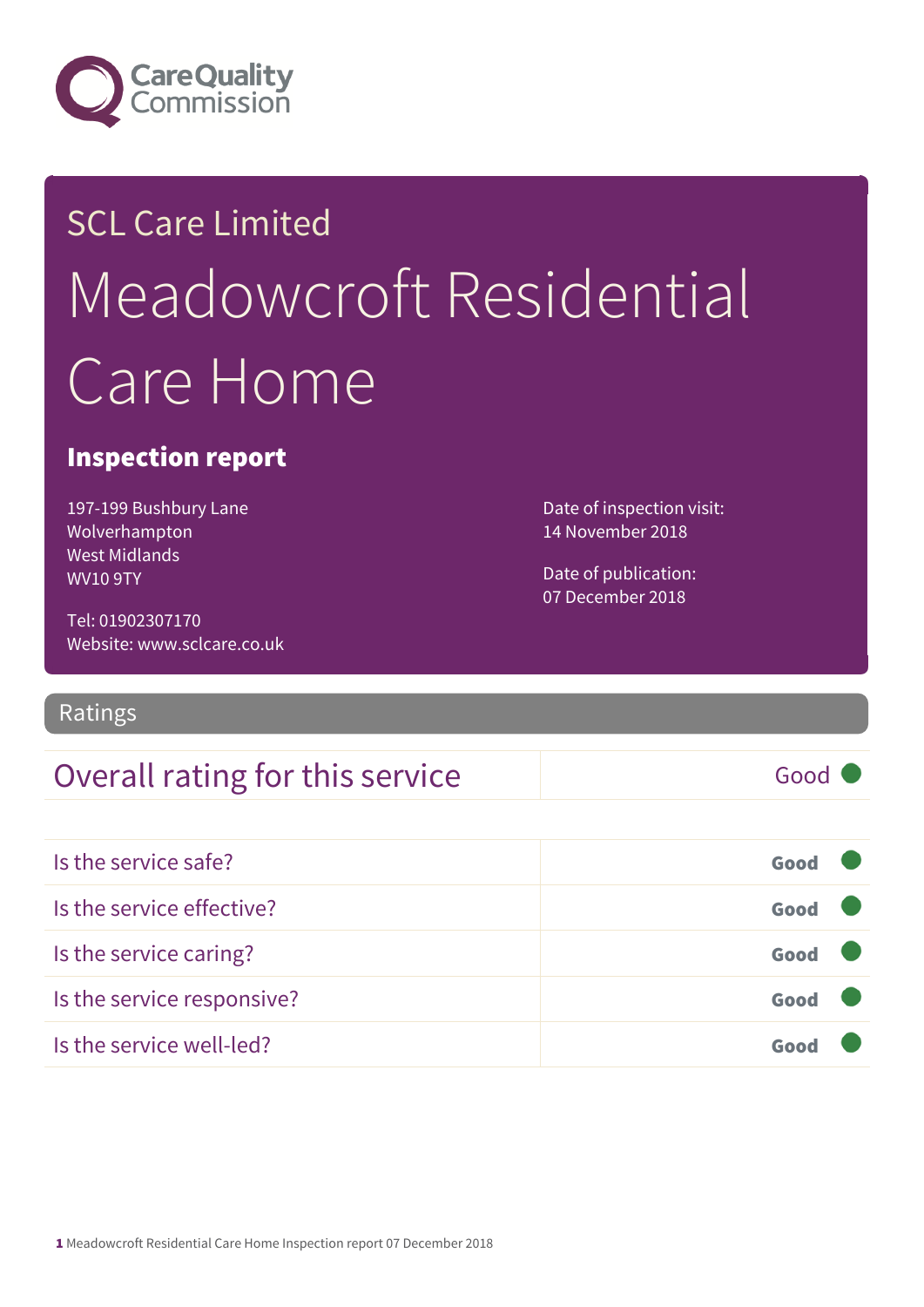#### Summary of findings

#### Overall summary

Meadowcroft Residential Care Home is a 'care home'. People in care homes receive accommodation and nursing or personal care as a single package under one contractual agreement. CQC regulates both the premises and the care provided and both were looked at during this inspection. Meadowcroft Residential Care Home is a care home without nursing, which can accommodate up to 17 people. At the time of our inspection 15 people were using the service and these included older people; some who may have a diagnosis of dementia.

At our last inspection we rated the service good. At this inspection we found the evidence continued to support the rating of good and there was no evidence or information from our inspection and on-going monitoring that demonstrated serious risks or concerns. This inspection report is written in a shorter format because our overall rating of the service has not changed since our last inspection.

The inspection visit took place on 14 November 2018 and was unannounced.

There was a registered manager in post and they were present during the inspection. A registered manager is a person who has registered with the Care Quality Commission to manage the service. Like registered providers, they are 'registered persons'. Registered persons have legal responsibility for meeting the requirements in the Health and Social Care Act 2008 and associated Regulations about how the service is run.

People received medicines as required, although some small changes were needed to ensure that the number of medicines coming into the home were recorded adequately. People continued to receive care that made them feel safe and staff understood how to protect people from abuse and harm. Risks to people were assessed and guidance about how to manage these was available for staff to refer to/follow. Safe recruitment of staff was carried out and adequate numbers of staff were available to people.

People continued to receive effective support from staff with a sufficient level of skills and knowledge to meet their specific needs. People were supported to have maximum choice and control of their lives and staff supported them in the least restrictive way possible; the policies and systems in the service support this practice. People were assisted to access appropriate healthcare support and received an adequate diet and hydration.

The care people received was provided with kindness, compassion and dignity. People were supported to express their views and be involved as much as possible in making decisions. Staff supported people to have choices and independence, wherever possible. People's diverse needs were recognised and staff enabled people to access activities should they so wish.

The provider had effective systems in place to regularly review people's care provision, with their involvement. People's care was personalised and care plans contained information about the person and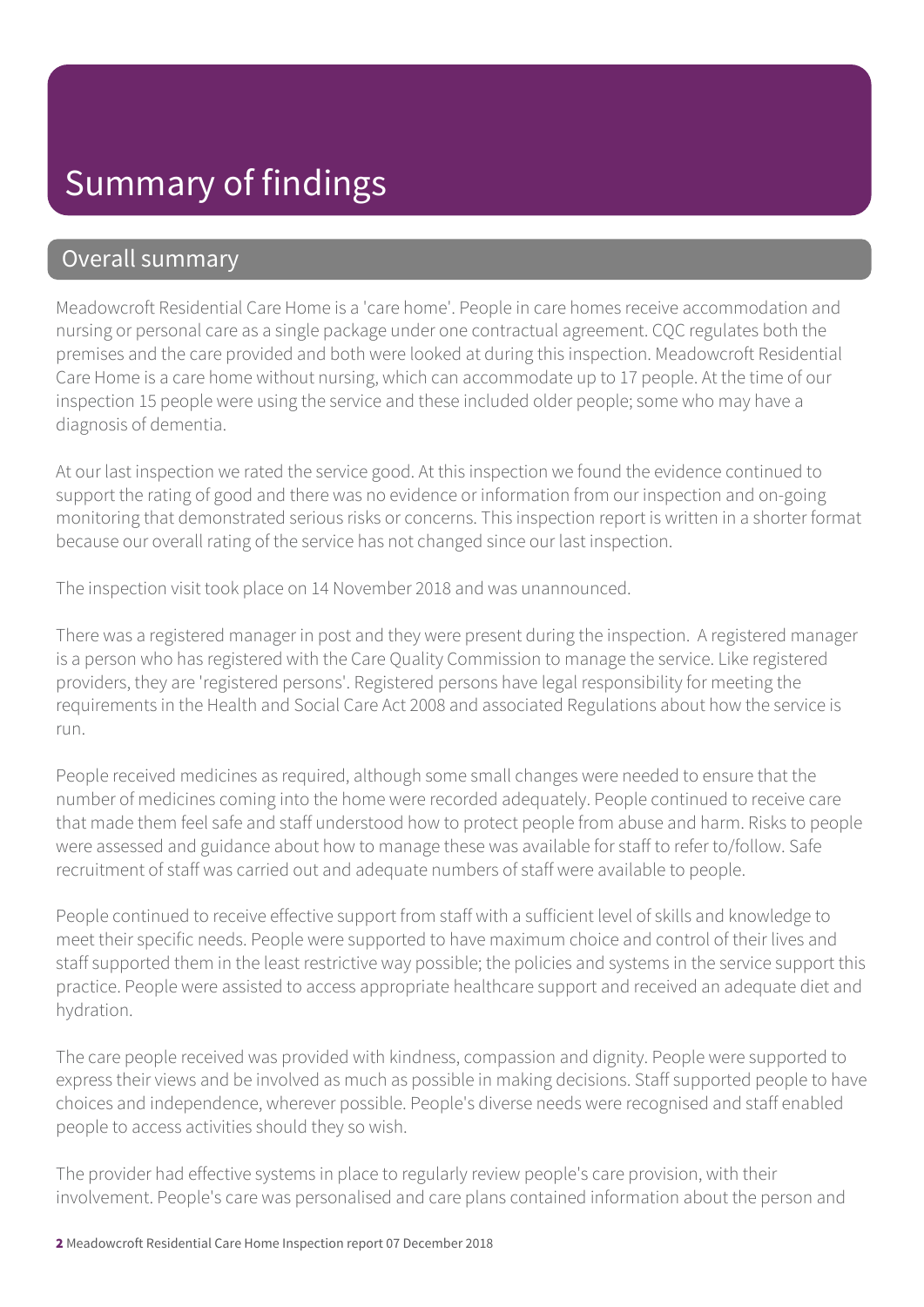their needs, choices and cultural needs. Care staff knew people's needs and respected them. People were able to speak openly with staff and understood how to make a complaint.

The service continued to be well-led, including making detailed checks and monitoring of the quality of the service. People and staff were positive about the leadership skills of the registered manager.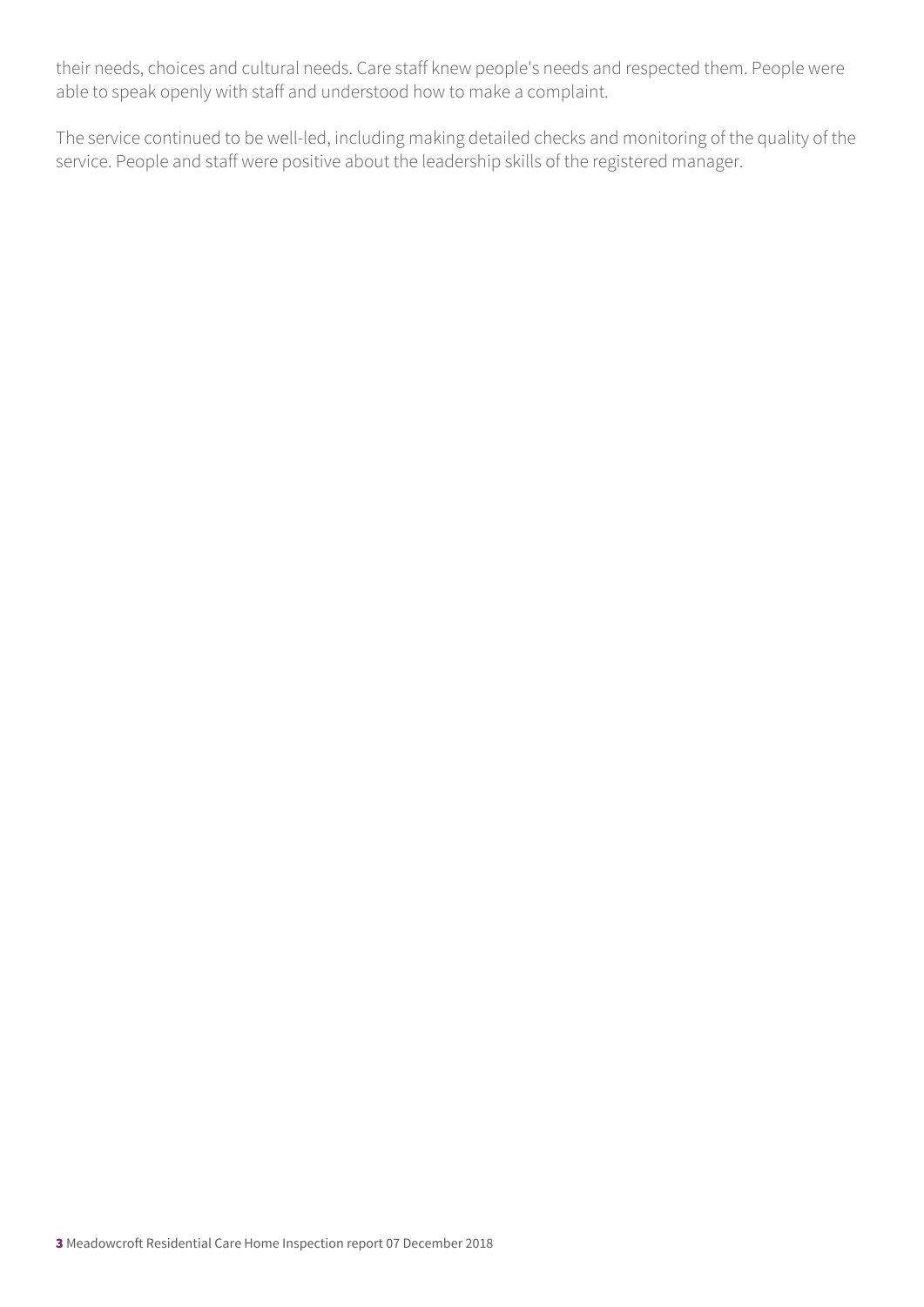#### The five questions we ask about services and what we found

We always ask the following five questions of services.

| Is the service safe?       | Good |
|----------------------------|------|
| The service remains Good.  |      |
| Is the service effective?  | Good |
| The service remains Good.  |      |
| Is the service caring?     | Good |
| The service remains Good.  |      |
| Is the service responsive? | Good |
| The service remains Good.  |      |
| Is the service well-led?   | Good |
| The service remains Good.  |      |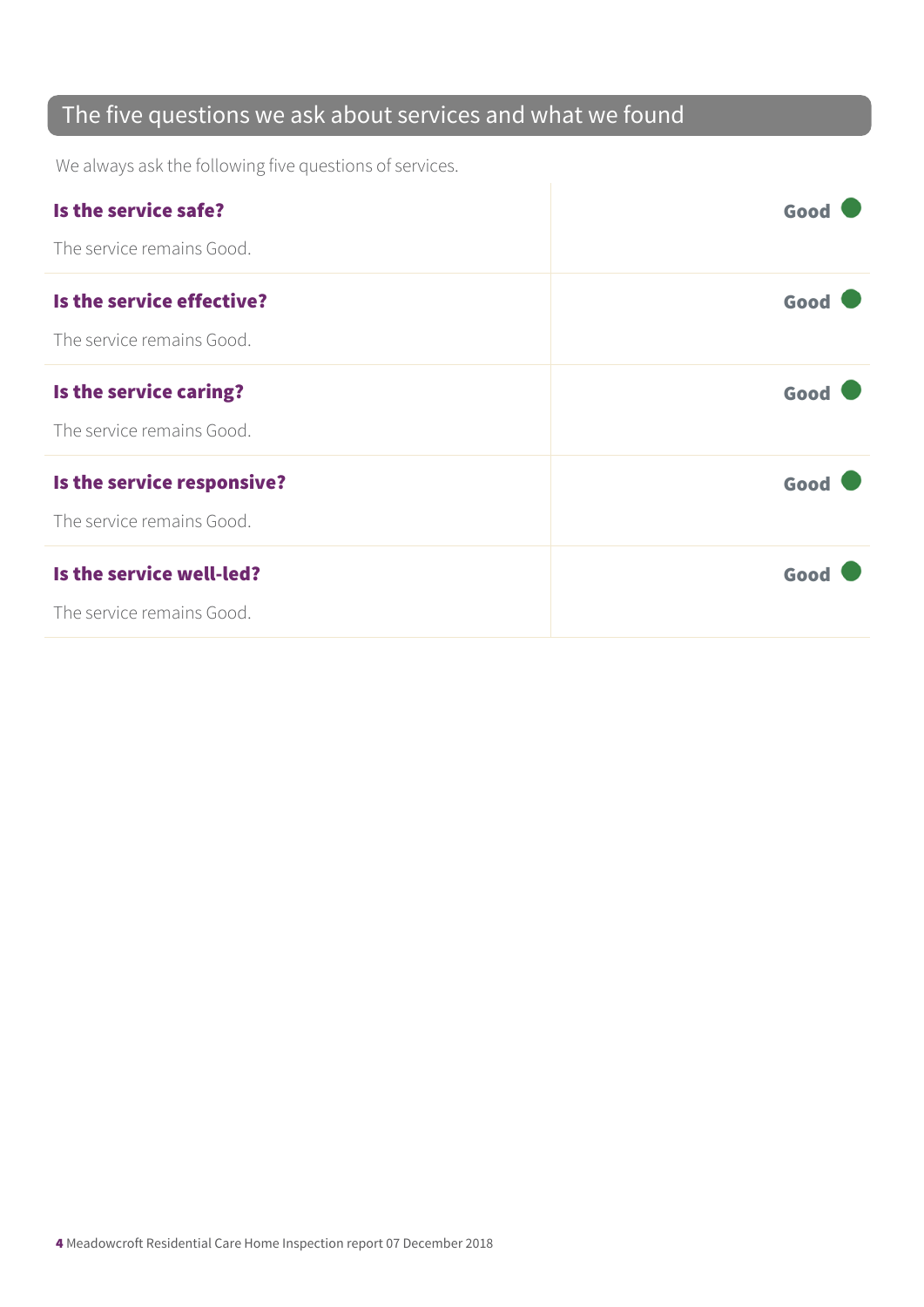

# Meadowcroft Residential Care Home

Detailed findings

## Background to this inspection

We carried out this inspection under Section 60 of the Health and Social Care Act 2008 as part of our regulatory functions. This inspection checked whether the provider is meeting the legal requirements and regulations associated with the Health and Social Care Act 2008, to look at the overall quality of the service, and to provide a rating for the service under the Care Act 2014.

This unannounced comprehensive inspection was completed by one inspector on 14 November 2018.

We asked the provider to complete a Provider Information Return [PIR]. This is a form that asks the provider to give some key information about the service, what the service does well and improvements they plan to make. We also reviewed other information that we held about the service, such as notifications, which are events which happened in the service that the provider is required to tell us about, and information that had been sent to us by other agencies. This included the local authority who commissioned services from the provider.

We spoke with five people who used the service, two members of care staff and the registered manager. We spent time observing how staff provided care for people to help us better understand their experiences of the care and support they received. We carried out a Short Observational Framework for Inspection (SOFI) to observe the experiences of people unable to speak with us.

We looked at two people's care records, two medicine administration records and two staff recruitment files. We also looked at records relating to the management of the service including quality checks and audits.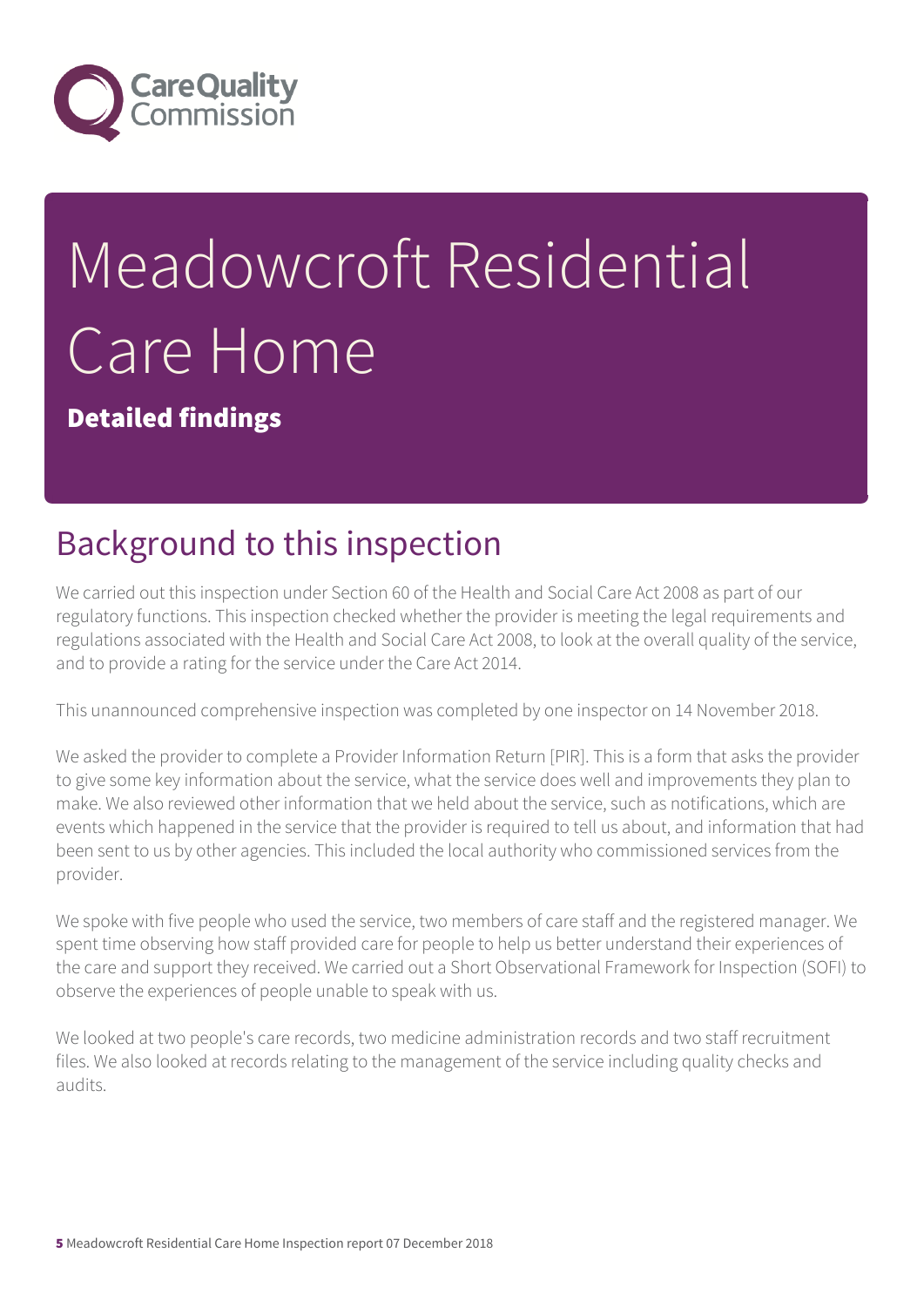## Our findings

At the last inspection in April 2016 the key question of Safe was rated Requires Improvement due to concerns around manual handling techniques utilised by staff. At this inspection we saw that improvements had been made and the key question was now rated as Good.

One person told us, "I am well looked after I am safe here. Staff look after me here". A second person said, "I am diabetic and they [staff] make sure I am well and safe". A staff member told us, "People are kept safe, if we feel something isn't right we get the professionals in". We saw there was a procedure to take if staff had a safeguarding concern and we saw evidence that the correct procedure had been followed. Staff were able to discuss the safeguarding procedures with us. Staff were clear on the actions to take in the event of an emergency and one staff member told us, "I would shout for help, check the person and then call 999, no delay". We saw that any accidents and incidents were recorded appropriately and action taken where needed including the updating of care plans and risk assessments. However, we had not been notified of one incident where a person left the building unaccompanied even though they were legally being deprived of their liberty for their own safety. The registered manager sent the notification during the inspection. We had been notified of other incidents.

People we spoke with told us that they received their medicines regularly and without delay, with one person telling us, "I get all my meds they [staff] never forget to give me one". Medicine Administration Records [MAR] charts also recorded where medicines had been given. However, audits we carried out became confusing as the MAR sheets did not accurately reflect the total amount of medicines that had come into the service, and so the remainder of medicines could not be measured correctly. The registered manager told us that this would be remedied immediately.

We found that any risks were managed well and that risk assessments were in place. Risk assessments included, but were not limited to, personal care, health and medicines and falls. For example, falls risk assessments were carried out monthly and where a risk reduction plan was needed or a referral to the GP this was put in place. We saw how staff had been part of a recent NHS project on falls and fracture prevention. We saw that people had individual evacuation plans in the event of an emergency and these looked at the person's ability to leave the premises safely and what assistance they may require.

People felt that there were enough staff. One person said, "There are enough staff, they stop and have a chat". A staff member said, "There are enough staff, we can get things done". We get enough time to spend with people".

We found that checks included identity checks, references from previous employers and a check with the Disclosure and Barring Service (DBS) had been carried out. The DBS check would show if a person had a criminal record or had been barred from working with vulnerable adults.

One person told us, "The bedrooms are spotless and the place is clean". A staff member told us, "It is very hygienic here, we make sure it doesn't smell". We found the environment was clear from hazards and people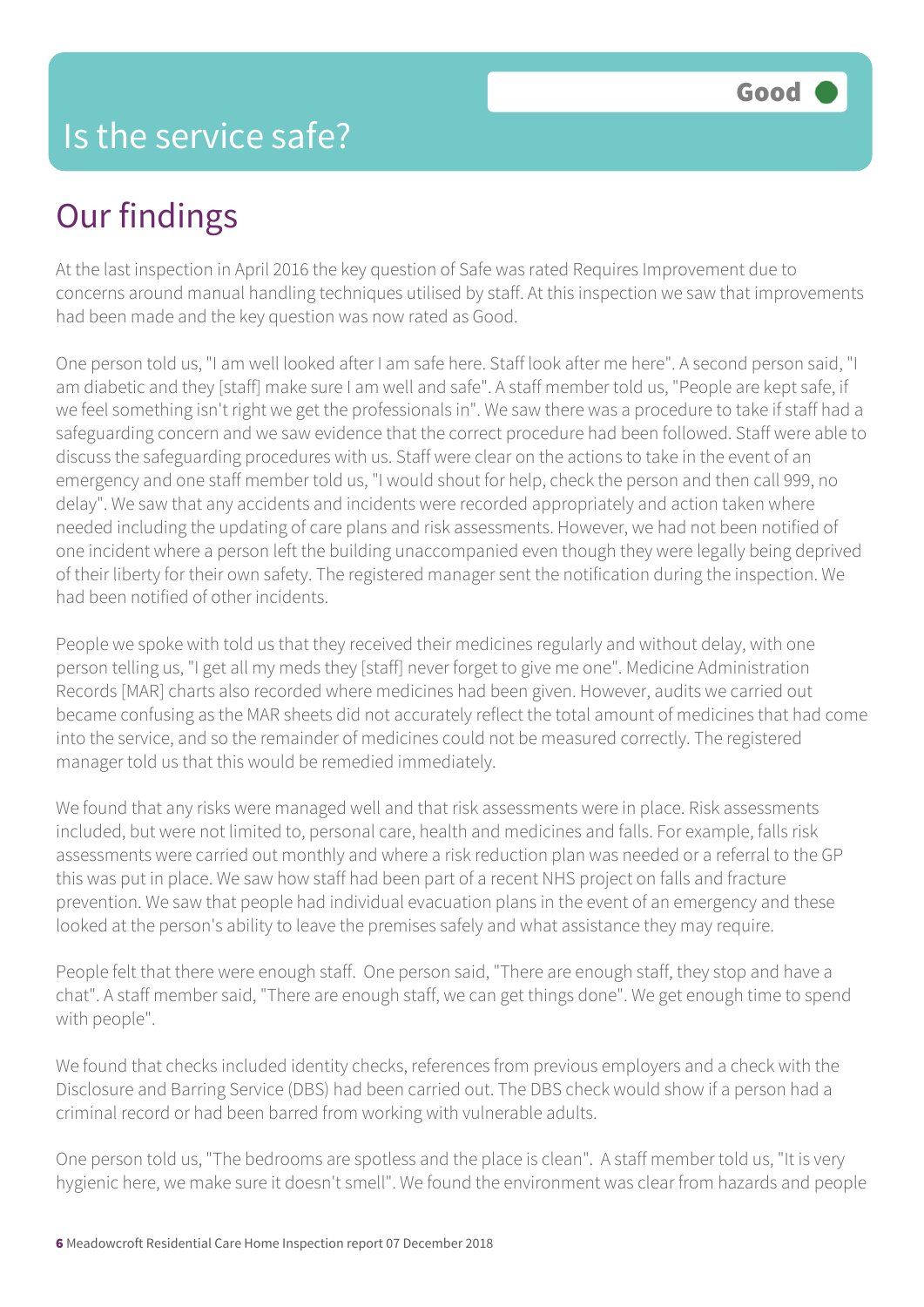were protected by the systems in place for prevention and control of infection. Checks to evidence the environment was safe were completed. The hand-washing policy was also displayed on doors, with access to an antibacterial gel.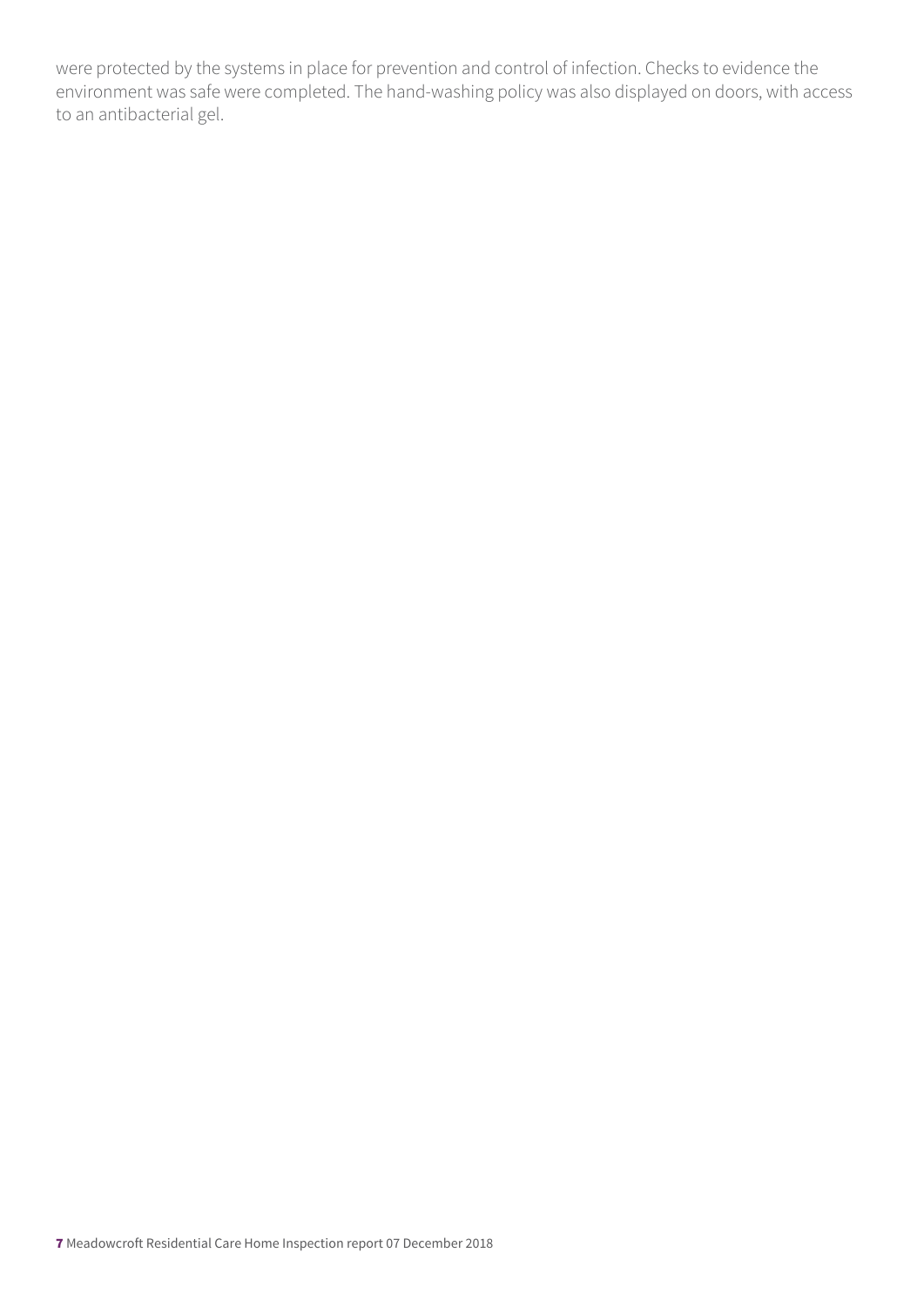#### Is the service effective?

## Our findings

At the last inspection in April 2016 the key question of Effective was rated Good. At this inspection the rating was unchanged.

Pre-placement assessment information was in place, and this provided information on the person's needs such as personal care, mobility and health needs. It gave a past medical history and information about the person's medical diagnosis.

Our observations were that staff knew how to support people and had the skills and knowledge required to meet their needs. One person told us, "The staff know how to help me and they are sociable with it". A staff member said, "We know people well enough to know how to help them".

We found that staff had completed inductions. One staff member told us, "I did the care certificate, I shadowed, met residents and was fully prepared". The Care Certificate is an agreed set of standards that sets out the knowledge, skills and behaviours expected of people working in the care sector. Staff told us that they felt well prepared prior to completing their first shift. A staff member told us, "I have supervision every three months, but we can go to managers at any time, we are an opinionated bunch". Staff members told us that they received training that helped maintain their skills, with one staff member telling us, "We do quite a bit of training, I don't mind doing it at all". We saw that the training matrix evidenced training staff had completed and were due to complete. Examples included; first aid, medicines and moving and handling. We saw supervisions were recorded and included discussions around care provided to people and the staff members wellbeing.

The Mental Capacity Act 2005 (MCA) provides a legal framework for making particular decisions on behalf of people who may lack the mental capacity to do so for themselves. The Act requires that, as far as possible, people make their own decisions and are helped to do so when needed. When they lack mental capacity to take particular decisions, any made on their behalf must be in their best interests and as least restrictive as possible. People can only be deprived of their liberty so that they can receive care and treatment when this is in their best interests and legally authorised under the MCA. The authorisation procedures for this in care homes and hospitals are called the Deprivation of Liberty Safeguards (DoLS). We checked whether the service was working within the principles of the MCA, and whether any conditions on authorisations to deprive a person of their liberty were being met and found they were.

At the time of our inspection we found that applications for DoLS had been submitted to the appropriate authorities. CQC were notified on the day of inspection of the approval which had been made. Staff confirmed they had received the appropriate level of training and demonstrated they supported people in line with the principles of the MCA. Staff were able to tell us who the DoLS applications were for and why. A staff member told us, "DoLS decisions are taken in people's best interests to stop them from doing things that might leave them at risk, where they don't realise the danger". We saw that one person's family member had enduring power of attorney in order to make specific decisions on their behalf. A copy of the paperwork was on the person's file, so that staff were aware of the family members responsibilities.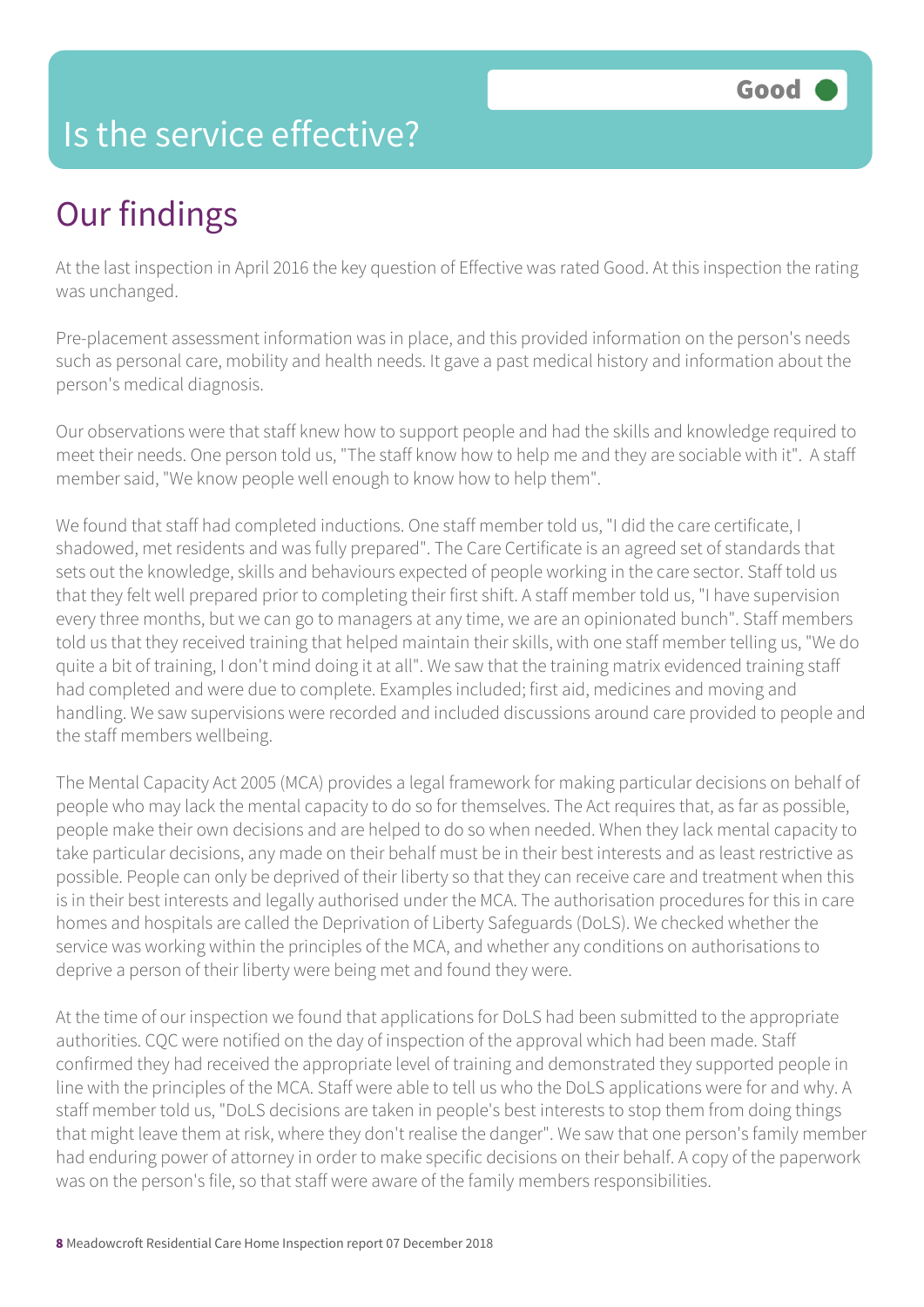Staff told us that they gained people's consent prior to any action being implemented and we saw this being carried out. A staff member shared, "I always ask consent. If people can't talk to me then I check their body language and gestures or I look at the care plan to see if any information is recorded there".

People told us that they were happy with the meals that they received and they enjoyed the food on offer. One person told us, "The food here is very, very good. We have two choices at dinnertime and three at teatime. We have a cooked breakfast on Sunday and a lovely Sunday lunch". We saw people being offered two choices at lunchtime and they were offered extra gravy or beans throughout the meal. Most people could support themselves, but where assistance to eat was required this was given at the person's pace. Where professionals had advised that people should be on pureed diets we saw that they were. We saw that snacks and drinks were available to people.

People were supported to access the health care they needed. A person said, "The staff are good they get the GP if we are off colour". Staff told us that they were able to observe if people's health was failing and if so they would call the doctor. We saw records to verify this. We saw evidence that dentists, opticians and other health professionals were seen by people as required.

We found that decoration around the home was clean and tidy and people were able to move around the home freely. Bedroom doors displayed people's photograph, their name and were personalised with pictures that meant something to the person. Around the home posters of historical advertisements for wellknown brands were displayed and these were a talking point.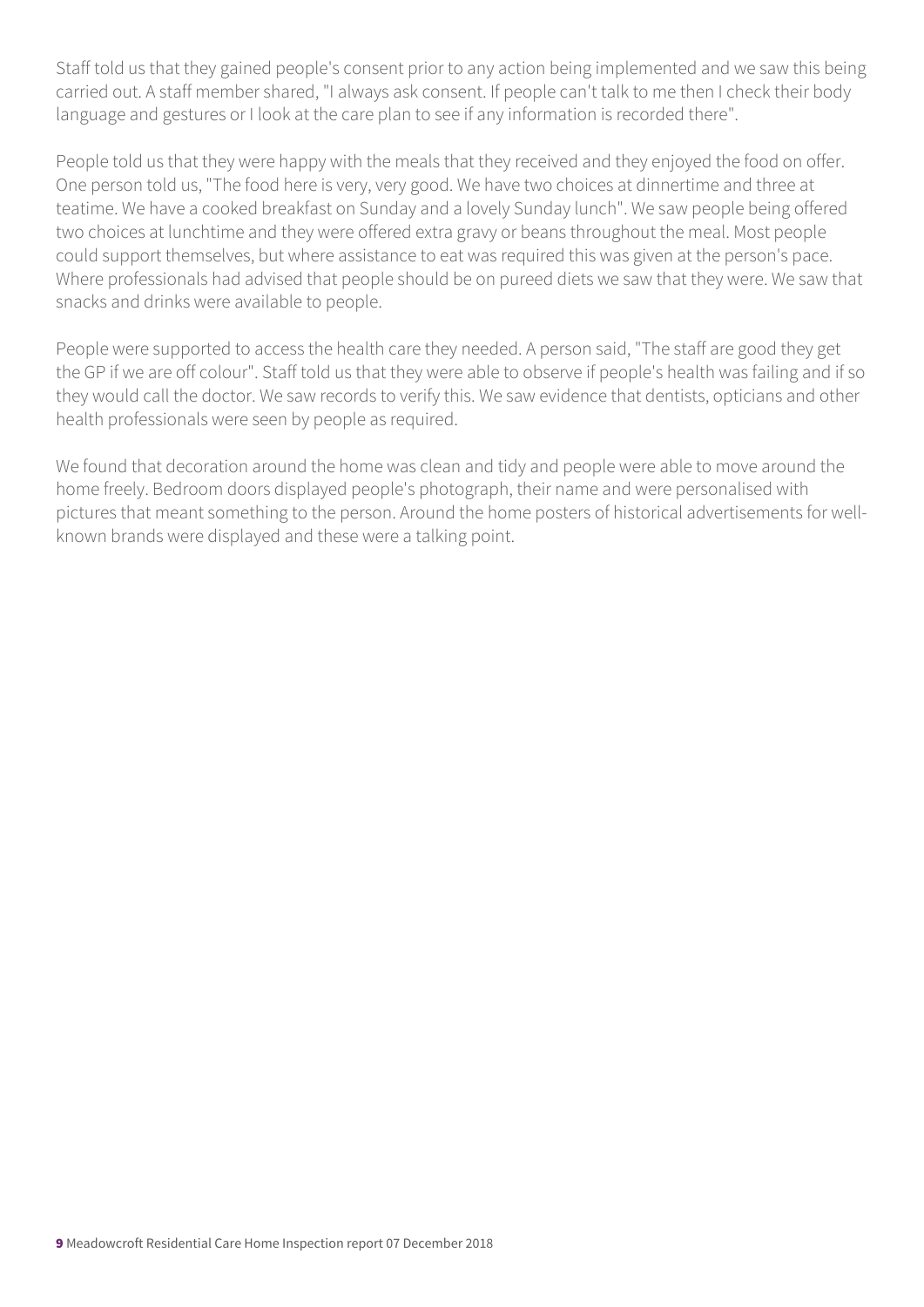#### Is the service caring?

## Our findings

At the last inspection in April 2016 the key question of Caring was rated Good. At this inspection the rating was unchanged.

People told us they thought the staff were friendly and caring towards them. One person said, "Staff are nice to me, this one here [pointing to staff member] is nice. They will sit and talk with you". A second person told us, "The staff here are really good to me, always checking I am okay". We saw an example where one person became confused and was asking for their father. The staff member showed empathy towards them and continued with the conversation as not to agitate the person.

We saw photos of each staff member with their name were on display around the building so people knew who was caring for them. A poster was also displayed which gave people's birthdays that month. Photos of people using the service were on display throughout the home.

People shared with us that they were able to make their own choices and decisions and one person told us, "I am given a choice, I can't do much anymore, but I choose my food and clothes". We saw people walking freely around the home, using the lounges without restriction.

We saw that people's privacy and dignity was respected in the way that staff spoke to people and acted towards them. One person said, "They do keep me covered when they help me". A staff member told us, "I would put a towel over the person whilst doing personal care and only do a bit at a time, so that they aren't left exposed. I will also always shut the door". We saw staff encouraging people to do things for themselves where possible and one person said, "The staff encourage me to do things for myself so I stay independent".

People told us that their visitors were made welcome, with one person saying, "When my family visit they are made welcome, staff always say hello". A staff member told us, "We have a good relationship with families, they will ring in and ask how people are and we will always call them if someone has been poorly or seen the doctor".

We saw an advocacy poster on display with advice to contact a national charity. The registered manager told us that if a person requested the services of an advocate, this would be arranged for them. An advocate speaks on behalf of a person to ensure that their rights and needs are recognised.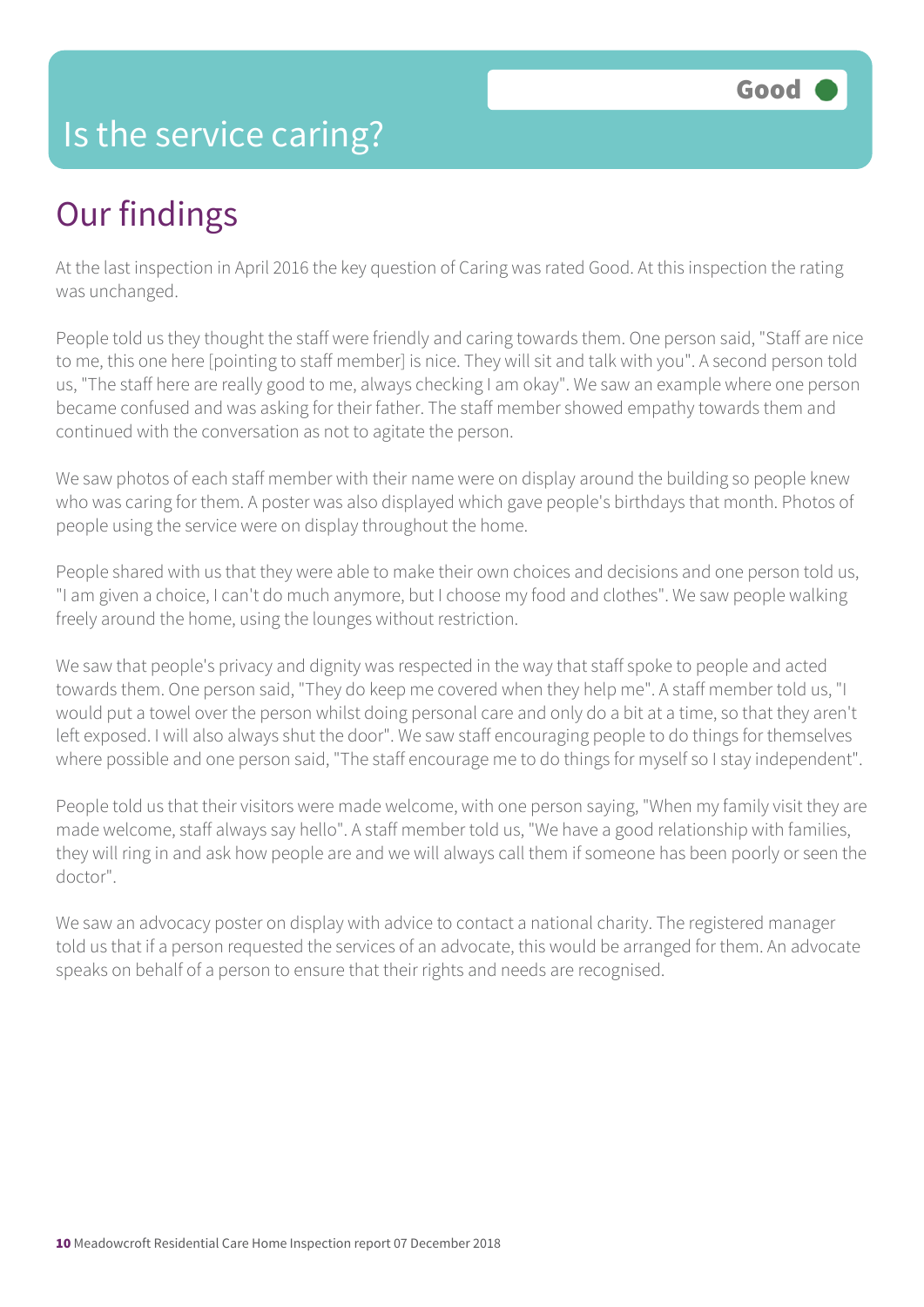#### Is the service responsive?

## Our findings

At the last inspection in April 2016 the key question of Responsive was rated Good. At this inspection the rating was unchanged.

We found that people's care plans were detailed and they gave information on needs and requirements and how people wanted their care needs met. We saw that care plans included, but were not limited to; personal care, health and medicine, behaviours, spirituality, nutrition and mobility. A medical diagnosis and medicines taken were listed and where people had specific conditions information was given for staff within care plans. Hobbies and interests were noted within records. A biography assessment was in place which gave details of key moments in the person's life through to any future goals they had. We saw that reviews were carried out in a timely manner.

People were supported to fulfil their religious and cultural needs. These were recorded and information was provided on how staff could assist people to pursue their needs. People had been asked their religious persuasions and for those interested there were regular religious scripture readings. People told us that they had friends and one person said, "I have got lovely friends here". We saw that people had struck up strong friendships and chose to sit together.

We saw that activities took place. One person told us, "I like to watch TV and listen to music and I like to see the dogs visit. I also had a cake for my birthday. I would like the exercise person to come in twice a month". The registered manager told us they would see what they could do about this, but that staff were learning from the exercise expert so they could also take classes. A second person said, "I don't do a lot, but I don't want to do much. I do occasionally go to the shop and I do like listening to the music. A staff member told us, "People do puzzles, read the paper or knit in the day and we often have visiting activities". A second staff member said, "I think people do enough most of the time". We saw staff holding topical discussions with people and people sitting together to complete a jigsaw. Posters displayed the next visiting activities such as; pet therapy, exercise, a hairdresser, visiting children and a bible reading.

People we spoke with said they knew how to make a complaint or raise a concern. One person told us, "I could tell the girls if I was upset, I can complain to them, but I don't need to". We found that the complaints procedure was used appropriately and gave information on how to make a complaint and was in an easily understandable format. The contact details of the provider and appropriate external agencies were provided.

Care plans considered people's end of life wishes, and questioned whether the person wanted to be made aware of any palliative diagnosis, if they wanted family involved, if they wanted to remain at home and also any funeral requests. Any DNAR [directives not to resuscitate] were in place.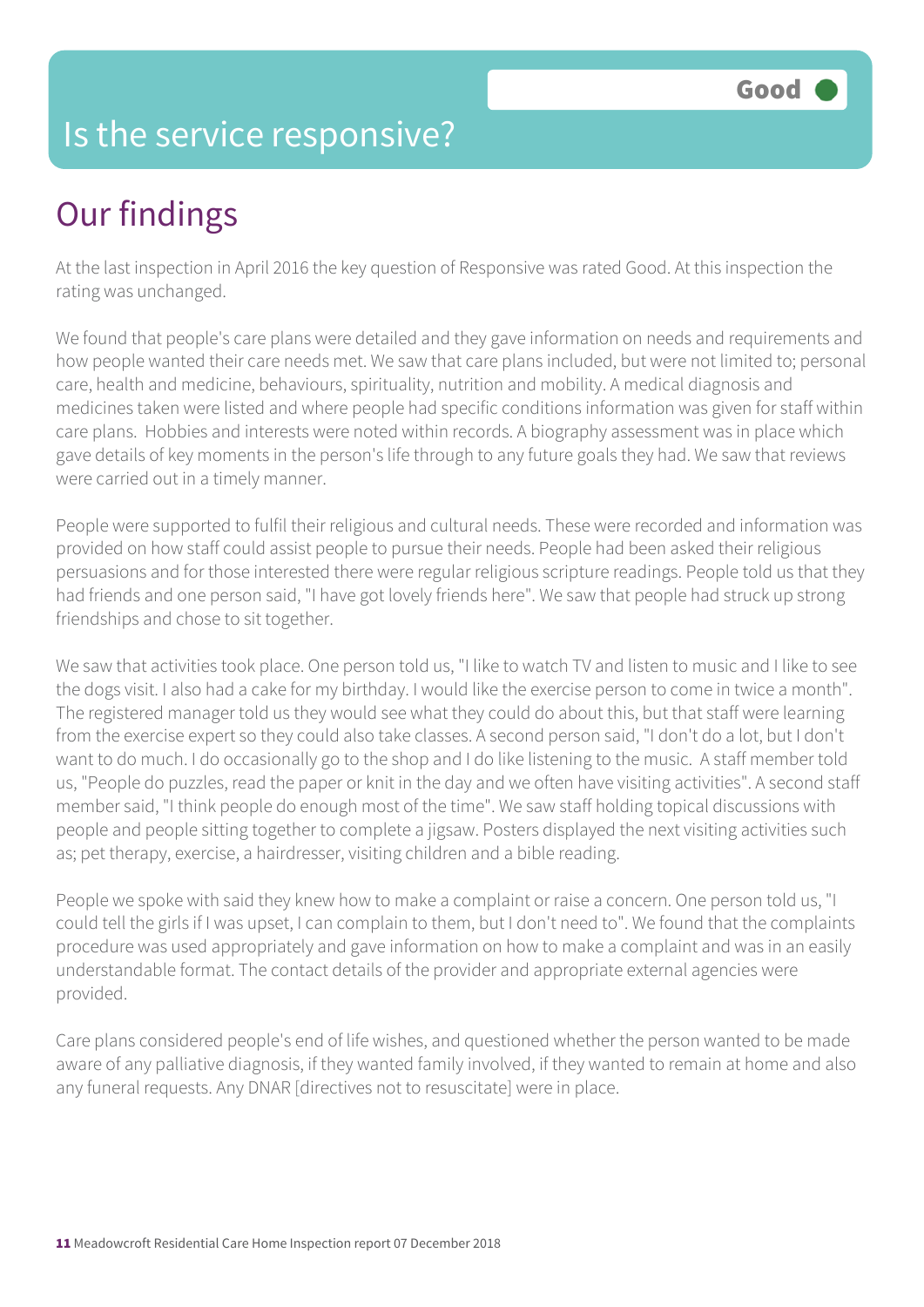#### Is the service well-led?

## Our findings

At the last inspection in April 2016 the key question of Well Led was rated Good. At this inspection the rating was unchanged.

There was a registered manager in place. A registered manager is a person who has registered with the Care Quality Commission to manage the service. Like registered providers, they are 'registered persons'. Registered persons have legal responsibility for meeting the requirements in the Health and Social Care Act 2008 and associated Regulations about how the service is run.'

People spoke to us about their feelings on the registered manager. One person said, "[Registered manager's name] is a very good manager and would always listen". A second person said, "The manager is very good, very understanding". A staff member told us, "The manager is here most times and helps us out all the time". We saw positive interactions between the registered manager and people and staff.

People spoke to us about their experience of the service. Lots of people commented positively, saying "Ask me if I am happy…I will tell you I am", "I am happy here I love it", and, "I would definitely recommend it here". A staff member told us, "I love working here".

People knew the local community. There is a local park opposite the home and people told us they liked to look out at it. Children of staff members came in to visit and schools and local churches also visited throughout the year.

Meetings for staff took place regularly and included discussions on care carried out and staff members wellbeing. Meetings for people using the service were monthly and included discussions such as; do you feel safe, any complaints and are you happy with the staff?

Feedback was taken from people in the form of monthly questionnaires and responses were positive, with comments such as, 'all pretty good, we have a choice' and 'I enjoy the pet therapy'. We saw a laminated sheet with the outcome of the survey on, which was available for people to read. Feedback was also taken from staff and relatives and one family member's response was 'fantastic care home, the staff are professional, highly trained and are all extremely approachable'.

Staff were aware of the whistle blowing procedure and told us that they would follow it if they were not satisfied with any responses from the registered manager or provider. One staff member told us, "Staff are kind and caring and we are a good little unit, but I would whistle blow if I had to". To whistle blow is to expose any information or activity that is deemed incorrect within an organisation. We found the service worked in partnership with other agencies and that records detailed how medical and health professionals had been involved in people's' care.

Audits included daily checks on medicine administration, cleanliness, activities and staff. Weekly audits included fire safety, equipment and the environment and monthly checks included care plans, weight